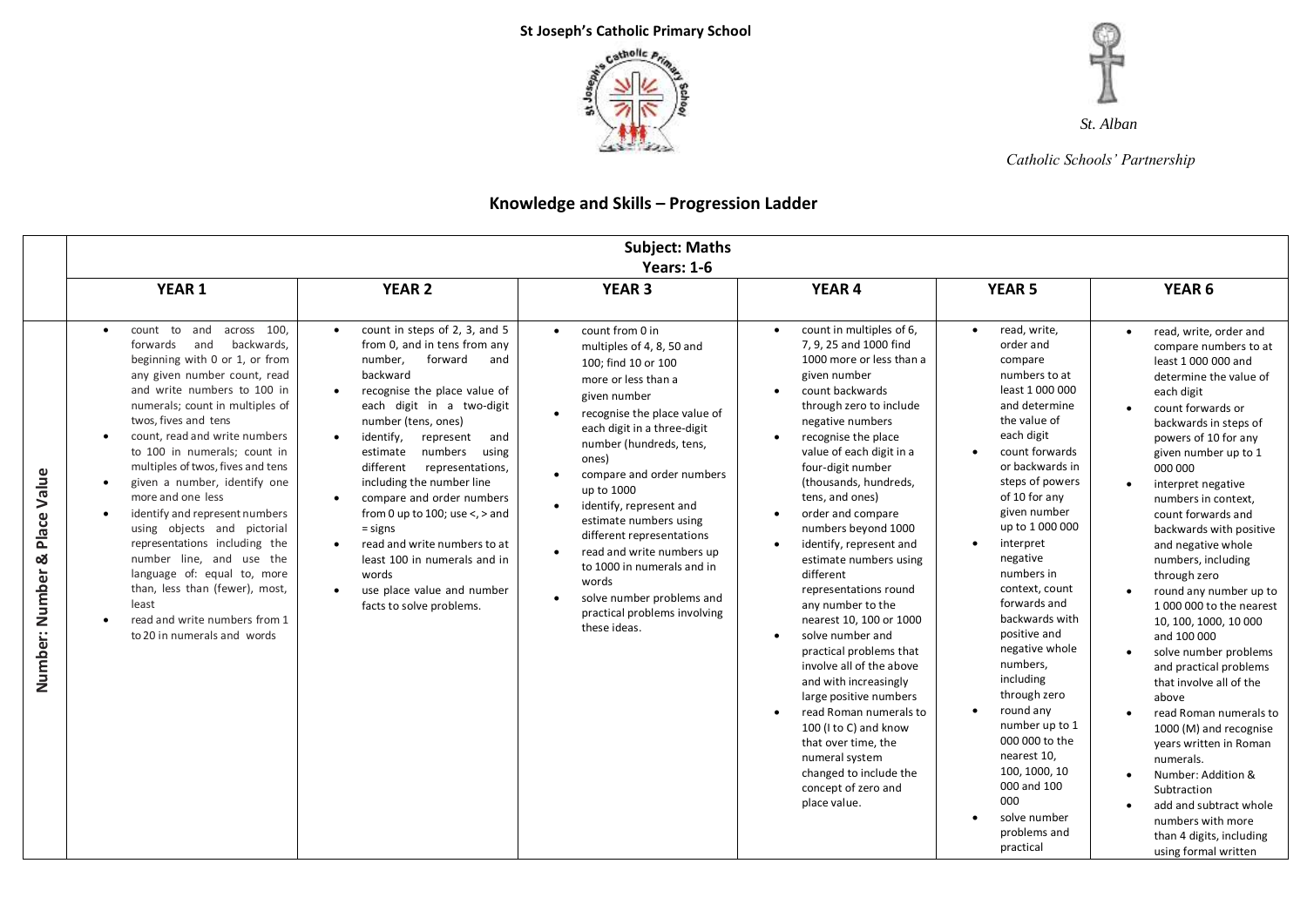|                                   |                                                                                                                                                                                                                                                                                                                                                                                                                                                                                                                                   |                                                                                                                                                                                                                                                                                                                                                                                                                                                                                                                                                                                                                                                                                                                                                                                                                                                                                                                                                                                                                     |                                                                                                                                                                                                                                                                                                                                                                                                                                                                                                                                                                                                                    |                                                                                                                                                                                                                                                                                                                                                                                                          | problems that<br>involve all of<br>the above<br>read Roman<br>$\bullet$<br>numerals to<br>1000 (M) and<br>recognise years<br>written in<br>Roman<br>numerals.                                                                                                                                                                                                                                                                                                                                                                                           | methods (columnar<br>addition and<br>subtraction)<br>add and subtract<br>numbers mentally with<br>increasingly large<br>numbers<br>use rounding to check<br>answers to calculations<br>and determine, in the<br>context of a problem,<br>levels of accuracy<br>solve addition and<br>subtraction multi-step<br>problems in contexts,<br>deciding which<br>operations and methods<br>to use and why.                                                                                                    |
|-----------------------------------|-----------------------------------------------------------------------------------------------------------------------------------------------------------------------------------------------------------------------------------------------------------------------------------------------------------------------------------------------------------------------------------------------------------------------------------------------------------------------------------------------------------------------------------|---------------------------------------------------------------------------------------------------------------------------------------------------------------------------------------------------------------------------------------------------------------------------------------------------------------------------------------------------------------------------------------------------------------------------------------------------------------------------------------------------------------------------------------------------------------------------------------------------------------------------------------------------------------------------------------------------------------------------------------------------------------------------------------------------------------------------------------------------------------------------------------------------------------------------------------------------------------------------------------------------------------------|--------------------------------------------------------------------------------------------------------------------------------------------------------------------------------------------------------------------------------------------------------------------------------------------------------------------------------------------------------------------------------------------------------------------------------------------------------------------------------------------------------------------------------------------------------------------------------------------------------------------|----------------------------------------------------------------------------------------------------------------------------------------------------------------------------------------------------------------------------------------------------------------------------------------------------------------------------------------------------------------------------------------------------------|---------------------------------------------------------------------------------------------------------------------------------------------------------------------------------------------------------------------------------------------------------------------------------------------------------------------------------------------------------------------------------------------------------------------------------------------------------------------------------------------------------------------------------------------------------|--------------------------------------------------------------------------------------------------------------------------------------------------------------------------------------------------------------------------------------------------------------------------------------------------------------------------------------------------------------------------------------------------------------------------------------------------------------------------------------------------------|
| & Subtraction<br>Number: Addition | read,<br>write and interpret<br>$\bullet$<br>mathematical<br>statements<br>involving<br>addition<br>$(+),$<br>subtraction $(-)$ and equals $(=)$<br>signs<br>represent and use number<br>bonds and related subtraction<br>facts within 20<br>add and subtract one-digit and<br>two-digit numbers to 20,<br>including zero<br>solve one-step problems that<br>addition<br>involve<br>and<br>subtraction, using<br>concrete<br>objects<br>and<br>pictorial<br>representations, and missing<br>number problems such as $7 = -$<br>9. | Solve problems with addition<br>$\bullet$<br>and subtraction:<br>using concrete objects and<br>pictorial<br>representations,<br>including<br>those involving<br>numbers,<br>quantities and<br>measures<br>applying their increasing<br>٠<br>knowledge of mental and<br>written methods<br>recall and use addition and<br>$\bullet$<br>subtraction facts to 20<br>fluently, and derive and use<br>related facts up to 100<br>Add and subtract numbers<br>$\bullet$<br>using concrete objects,<br>pictorial representations, and<br>mentally, including:<br>a two-digit number and ones<br>$\bullet$<br>a two-digit number and tens<br>two two-digit numbers<br>adding<br>three one-digit<br>numbers<br>show that addition of two<br>numbers can be done in any<br>order (commutative) and<br>subtraction of one number<br>from another cannot<br>recognise and use the inverse<br>relationship<br>between<br>addition and subtraction and<br>use this to check calculations<br>and solve missing number<br>problems. | Add and subtract numbers<br>$\bullet$<br>mentally, including:<br>a three-digit number and<br>$\bullet$<br>ones<br>a three-digit number and<br>$\bullet$<br>tens<br>a three-digit number and<br>hundreds<br>add and subtract<br>$\bullet$<br>numbers with up to<br>three digits, using<br>formal written<br>methods of columnar<br>addition and<br>subtraction<br>estimate the answer to a<br>$\bullet$<br>calculation and use inverse<br>operations to check answers<br>solve problems, including<br>missing number problems,<br>using number facts, place<br>value, and more complex<br>addition and subtraction. | add and subtract<br>$\bullet$<br>numbers with up to 4<br>digits using the formal<br>written methods of<br>columnar addition and<br>subtraction where<br>appropriate<br>estimate and use<br>$\bullet$<br>inverse operations to<br>check answers to a<br>calculation<br>solve addition and<br>subtraction two-step<br>problems in contexts,<br>deciding which<br>operations and methods<br>to use and why. | add and<br>$\bullet$<br>subtract whole<br>numbers with<br>more than 4<br>digits, including<br>using formal<br>written<br>methods<br>(columnar<br>addition and<br>subtraction)<br>add and<br>subtract<br>numbers<br>mentally with<br>increasingly<br>large numbers<br>use rounding to<br>check answers<br>to calculations<br>and determine,<br>in the context<br>of a problem,<br>levels of<br>accuracy<br>solve addition<br>and subtraction<br>multi-step<br>problems in<br>contexts,<br>deciding which<br>operations and<br>methods to use<br>and why. | add and subtract whole<br>numbers with more<br>than 4 digits, including<br>using formal written<br>methods (columnar<br>addition and<br>subtraction)<br>add and subtract<br>numbers mentally with<br>increasingly large<br>numbers<br>use rounding to check<br>answers to calculations<br>and determine, in the<br>context of a problem,<br>levels of accuracy<br>solve addition and<br>subtraction multi-step<br>problems in contexts,<br>deciding which<br>operations and methods<br>to use and why. |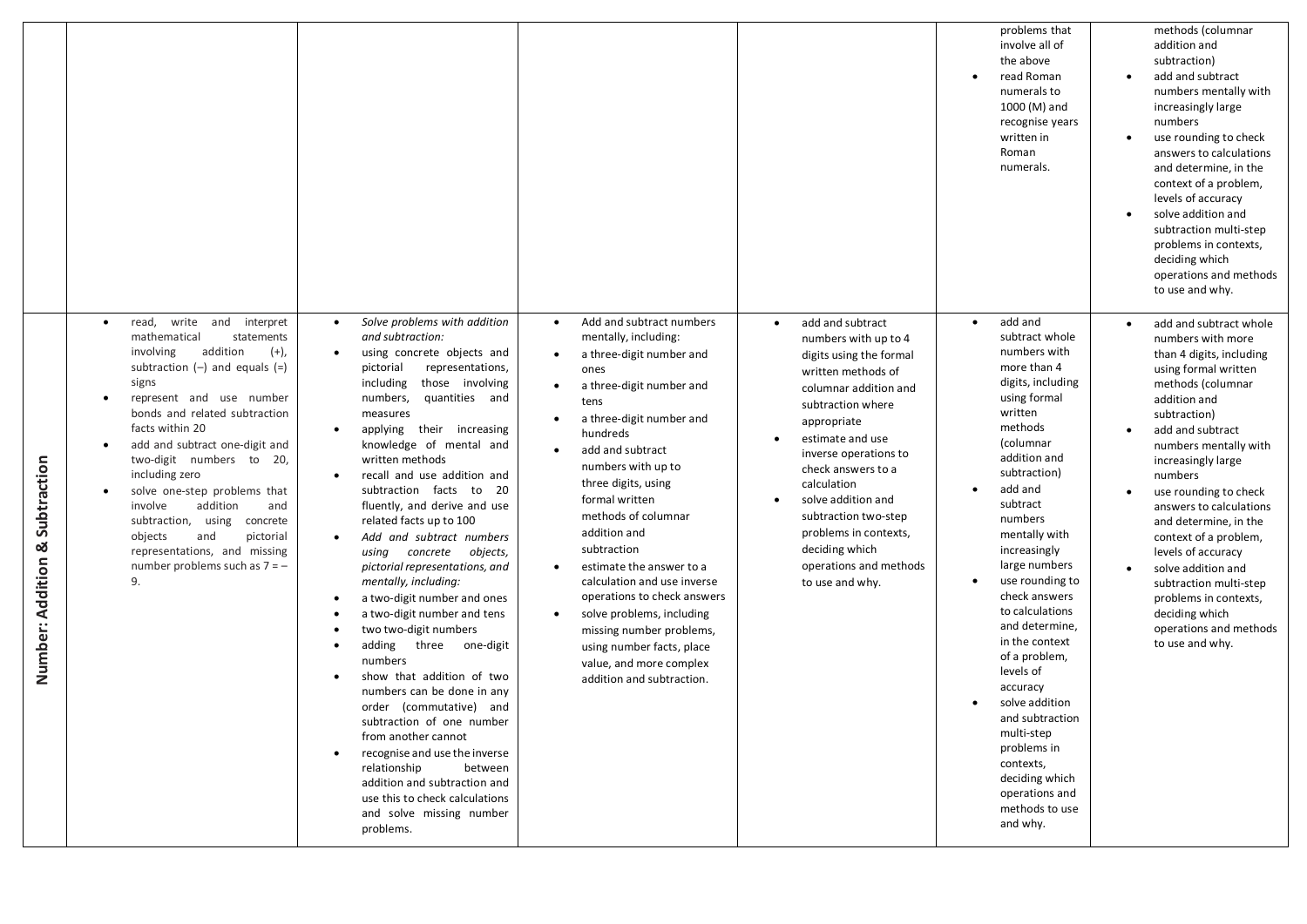| problems<br>solve<br>one-step<br>$\bullet$<br>involving multiplication and<br>division, by calculating the<br>answer using concrete objects,<br>pictorial representations and<br>arrays with the support of the<br>teacher. | recall and use multiplication<br>$\bullet$<br>and division facts for the 2, 5<br>and 10 multiplication tables,<br>including recognising odd<br>and even numbers<br>calculate<br>mathematical<br>$\bullet$<br>statements for multiplication<br>division within the<br>and<br>tables and<br>multiplication<br>write them<br>using<br>the<br>multiplication (), division ()<br>and equals $(=)$ signs<br>show that multiplication of<br>$\bullet$<br>two numbers can be done in<br>any order (commutative) and<br>division of one number by<br>another cannot<br>solve problems involving<br>$\bullet$<br>multiplication and division,<br>using materials,<br>arrays,<br>repeated addition, mental<br>methods, and multiplication<br>and division facts, including<br>problems in contexts. | recall and use multiplication<br>$\bullet$<br>and division facts for the 3, 4<br>and 8 multiplication tables<br>write and calculate<br>$\bullet$<br>mathematical<br>statements<br>for<br>multiplication<br>and<br>the<br>division<br>using<br>tables<br>multiplication<br>they<br>know,<br>that<br>including for two-digit<br>numbers times one-digit<br>numbers, using mental<br>and progressing to<br>formal written methods<br>solve problems, including<br>$\bullet$<br>missing number problems,<br>involving multiplication and<br>division, including positive<br>integer scaling problems and<br>correspondence problems in<br>which n objects are<br>connected to m objects | recall multiplication and<br>$\bullet$<br>division facts for<br>multiplication tables up<br>to 12 12<br>use place value, known<br>$\bullet$<br>and derived facts to<br>multiply and divide<br>mentally, including:<br>multiplying by 0 and 1;<br>dividing by 1;<br>multiplying together<br>three numbers<br>recognise and use factor<br>٠<br>pairs and commutativity<br>in mental calculations<br>multiply two-digit and<br>$\bullet$<br>three-digit numbers by a<br>one-digit number using<br>formal written layout<br>solve problems involving<br>$\bullet$<br>multiplying and adding,<br>including<br>using<br>the<br>distributive<br>law<br>to<br>multiply<br>two<br>digit<br>numbers by one digit,<br>integer scaling problems<br>and<br>harder<br>correspondence<br>problems such as n<br>objects are connected to<br>m objects. | of a number,<br>$\bullet$<br>and common<br>factors of two<br>numbers<br>know and use<br>the vocabulary<br>of prime<br>numbers, prime<br>factors and<br>composite<br>(non-prime)<br>numbers<br>establish<br>whether a<br>number up to<br>100 is prime<br>and recall<br>prime numbers<br>up to 19<br>multiply<br>$\bullet$<br>numbers up to<br>4 digits by a<br>one- or two-<br>digit number<br>using a formal<br>written<br>method,<br>including long<br>multiplication<br>for two-digit<br>numbers<br>multiply and<br>divide numbers<br>mentally<br>drawing upon<br>known facts<br>divide numbers<br>up to 4 digits by<br>a one-digit<br>number using<br>the formal<br>written method<br>of short division<br>and interpret<br>remainders<br>appropriately<br>for the context<br>multiply and<br>divide whole<br>numbers and<br>those involving<br>decimals by 10,<br>100 and 1000<br>recognise and<br>use square | identify multiples and<br>factors, including finding<br>all factor pairs of a<br>number, and common<br>factors of two numbers<br>know and use the<br>vocabulary of prime<br>numbers, prime factors<br>and composite (non-<br>prime) numbers<br>establish whether a<br>number up to 100 is<br>prime and recall prime<br>numbers up to 19<br>multiply numbers up to<br>4 digits by a one- or two-<br>digit number using a<br>formal written method,<br>including long<br>multiplication for two-<br>digit numbers<br>multiply and divide<br>numbers mentally<br>drawing upon known<br>facts<br>divide numbers up to 4<br>digits by a one-digit<br>number using the formal<br>written method of short<br>division and interpret<br>remainders<br>appropriately for the<br>context<br>multiply and divide<br>whole numbers and<br>those involving decimals<br>by 10, 100 and 1000<br>recognise and use<br>square numbers and<br>cube numbers, and the<br>notation for squared $(2)$<br>and cubed $(3)$<br>solve problems involving<br>multiplication and<br>division including using<br>their knowledge of<br>factors and multiples,<br>squares and cubes<br>solve problems involving<br>addition, subtraction,<br>multiplication and<br>division and a<br>combination of these,<br>including understanding |
|-----------------------------------------------------------------------------------------------------------------------------------------------------------------------------------------------------------------------------|------------------------------------------------------------------------------------------------------------------------------------------------------------------------------------------------------------------------------------------------------------------------------------------------------------------------------------------------------------------------------------------------------------------------------------------------------------------------------------------------------------------------------------------------------------------------------------------------------------------------------------------------------------------------------------------------------------------------------------------------------------------------------------------|-------------------------------------------------------------------------------------------------------------------------------------------------------------------------------------------------------------------------------------------------------------------------------------------------------------------------------------------------------------------------------------------------------------------------------------------------------------------------------------------------------------------------------------------------------------------------------------------------------------------------------------------------------------------------------------|----------------------------------------------------------------------------------------------------------------------------------------------------------------------------------------------------------------------------------------------------------------------------------------------------------------------------------------------------------------------------------------------------------------------------------------------------------------------------------------------------------------------------------------------------------------------------------------------------------------------------------------------------------------------------------------------------------------------------------------------------------------------------------------------------------------------------------------|-------------------------------------------------------------------------------------------------------------------------------------------------------------------------------------------------------------------------------------------------------------------------------------------------------------------------------------------------------------------------------------------------------------------------------------------------------------------------------------------------------------------------------------------------------------------------------------------------------------------------------------------------------------------------------------------------------------------------------------------------------------------------------------------------------------------------------------------------------------------------------------------------------------------|---------------------------------------------------------------------------------------------------------------------------------------------------------------------------------------------------------------------------------------------------------------------------------------------------------------------------------------------------------------------------------------------------------------------------------------------------------------------------------------------------------------------------------------------------------------------------------------------------------------------------------------------------------------------------------------------------------------------------------------------------------------------------------------------------------------------------------------------------------------------------------------------------------------------------------------------------------------------------------------------------------------------------------------------------------------------------------------------------------------------------------------------------------------------------------------------------------------------------------------------------------------------------------------------------------|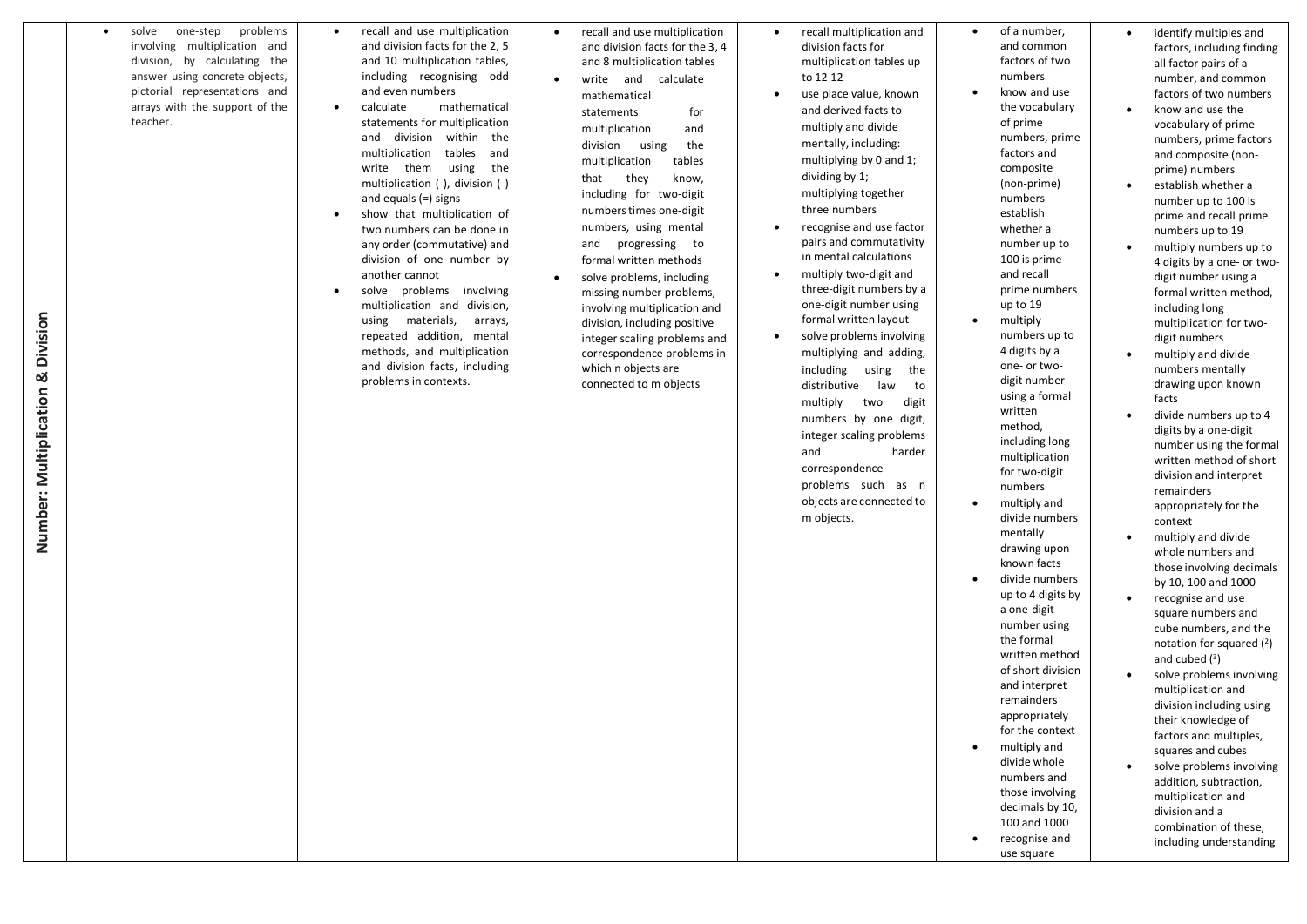|                       |                                                                                                                                                                                                                          |                                                                                                                                                                                                                                                                      |                                                                                                                                                                                                                                                                                                                                                                                                                                                                                   |                                                                                                                                                                                                                                                                                                                                                                                     | numbers and<br>cube numbers,<br>and the<br>notation for<br>squared (2) and<br>cubed (3)<br>solve problems<br>$\bullet$<br>involving<br>multiplication<br>and division<br>including using<br>their<br>knowledge of<br>factors and<br>multiples,<br>squares and<br>cubes<br>solve problems<br>$\bullet$<br>involving<br>addition,<br>subtraction,<br>multiplication<br>and division<br>and a<br>combination of<br>these, including<br>understanding<br>the meaning of<br>the equals sign<br>solve problems<br>involving<br>multiplication<br>and division,<br>including<br>scaling by<br>simple fractions<br>and problems<br>involving simple<br>rates. | the meaning of the<br>equals sign<br>solve problems involving<br>multiplication and<br>division, including<br>scaling by simple<br>fractions and problems<br>involving simple rates.                                                                                                                                                   |
|-----------------------|--------------------------------------------------------------------------------------------------------------------------------------------------------------------------------------------------------------------------|----------------------------------------------------------------------------------------------------------------------------------------------------------------------------------------------------------------------------------------------------------------------|-----------------------------------------------------------------------------------------------------------------------------------------------------------------------------------------------------------------------------------------------------------------------------------------------------------------------------------------------------------------------------------------------------------------------------------------------------------------------------------|-------------------------------------------------------------------------------------------------------------------------------------------------------------------------------------------------------------------------------------------------------------------------------------------------------------------------------------------------------------------------------------|-------------------------------------------------------------------------------------------------------------------------------------------------------------------------------------------------------------------------------------------------------------------------------------------------------------------------------------------------------------------------------------------------------------------------------------------------------------------------------------------------------------------------------------------------------------------------------------------------------------------------------------------------------|----------------------------------------------------------------------------------------------------------------------------------------------------------------------------------------------------------------------------------------------------------------------------------------------------------------------------------------|
| ctions<br>Number: Fra | recognise, find and name a half<br>$\bullet$<br>as one of two equal parts of an<br>object, shape or quantity.<br>recognise, find and name a<br>quarter as one of four equal<br>parts of an object, shape or<br>quantity. | recognise, find, name and<br>$\bullet$<br>write fractions 1/3, 1/4, 2/4,<br>and 3/4 of a length, shape,<br>set of objects or quantity<br>write simple fractions for<br>$\bullet$<br>example, $1/2$ of $6 = 3$ and<br>recognise the equivalence of<br>$2/4$ and $1/2$ | count up and down in<br>$\bullet$<br>tenths; recognise that tenths<br>arise from dividing an object<br>into 10 equal parts and in<br>dividing one-digit numbers<br>or quantities by 10<br>recognise, find and write<br>$\bullet$<br>fractions of a discrete set of<br>objects: unit fractions and<br>non-unit fractions with small<br>denominators<br>recognise and use fractions<br>$\bullet$<br>as numbers: unit fractions<br>and non-unit fractions with<br>small denominators | recognise and show,<br>$\bullet$<br>using diagrams, families<br>of common equivalent<br>fractions<br>count up and down in<br>٠<br>hundredths; recognise<br>that hundredths arise<br>when dividing an object<br>by one hundred and<br>dividing tenths by ten.<br>solve problems involving<br>$\bullet$<br>increasingly harder<br>fractions to calculate<br>quantities, and fractions | compare and<br>order fractions<br>whose<br>denominators<br>are all multiples<br>of the same<br>number<br>identify, name<br>$\bullet$<br>and write<br>equivalent<br>fractions of a<br>given fraction,<br>represented<br>visually,<br>including tenths                                                                                                                                                                                                                                                                                                                                                                                                  | compare and order<br>fractions whose<br>denominators are all<br>multiples of the same<br>number<br>identify, name and write<br>equivalent fractions of a<br>given fraction,<br>represented visually,<br>including tenths and<br>hundredths<br>recognise mixed<br>numbers and improper<br>fractions and convert<br>from one form to the |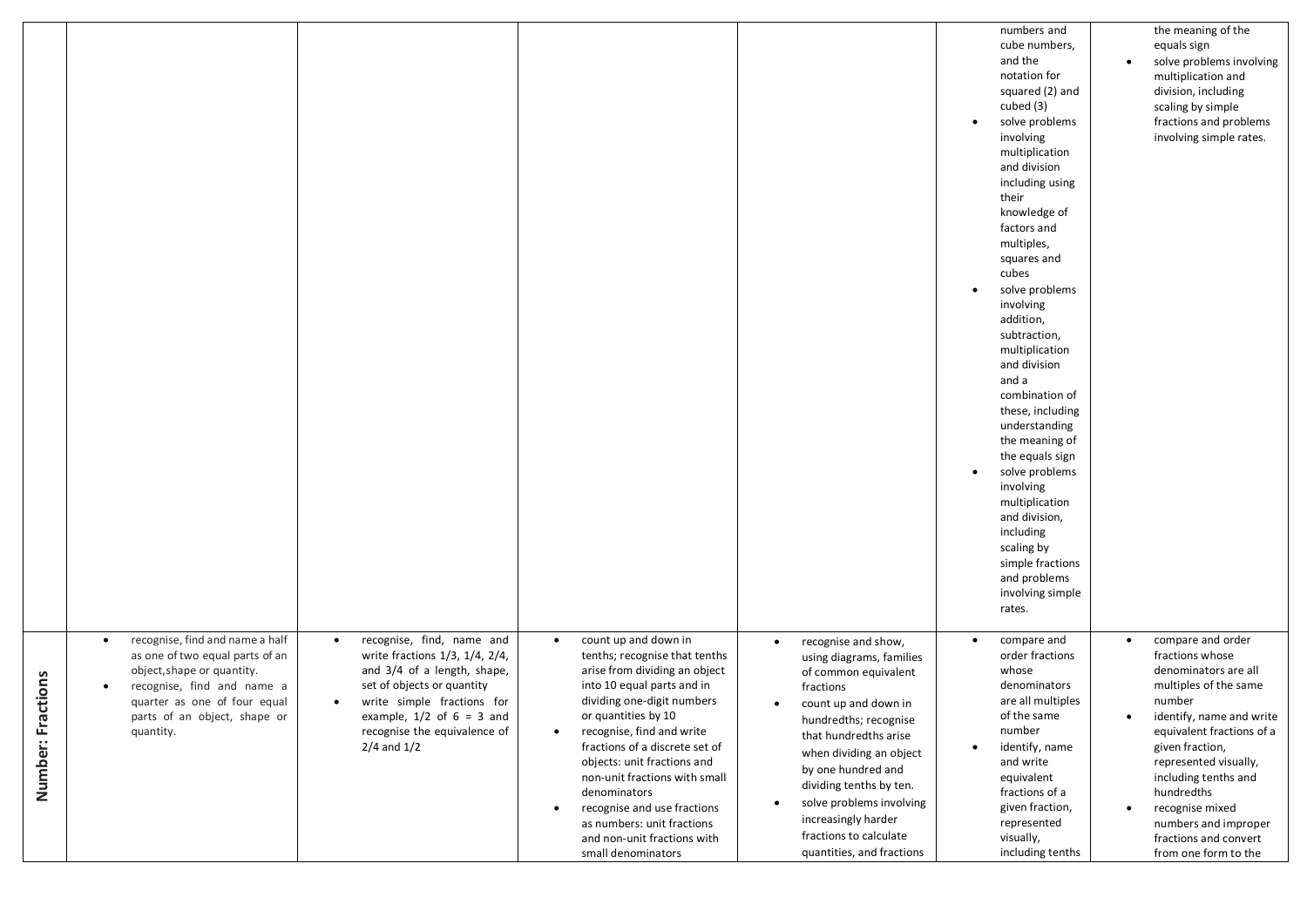|  | diagrams, equivalent<br>including non-unit<br>fractions with small<br>fractions where the<br>denominators<br>answer is a whole<br>add and subtract fractions<br>number<br>with the same denominator<br>add and subtract<br>$\bullet$<br>within one whole [for<br>fractions with the same<br>example, 5/7<br>denominator<br>$+1/7=6/7$<br>$\bullet$<br>recognise<br>$\bullet$<br>compare and order unit<br>$\bullet$<br>and write<br>fractions, and fractions with<br>decimal<br>the same denominators<br>equivalents<br>solve problems that involve<br>of any<br>all of the above<br>number of<br>tenths or<br>hundredth<br>s recognise<br>and write<br>decimal<br>equivalents<br>to 1/4, 1/2,<br>3/4<br>find the effect of<br>$\bullet$<br>dividing a one- or two-<br>digit number by 10 and<br>100, identifying the<br>value of the digits in the<br>answer as ones, tenths<br>and hundredths<br>round decimals with one<br>$\bullet$<br>decimal place to the<br>nearest whole number | recognise<br>$\bullet$<br>mixed numbers<br>and improper<br>fractions and<br>convert from<br>one form to the<br>other and write<br>mathematical<br>statements >1<br>as a mixed<br>number [for<br>example, $2/5 +$<br>$4/5 = 6/5 = 1$<br>$1/5$ ] add and<br>subtract<br>fractions with<br>the same<br>denominator<br>and<br>denominators<br>that are<br>multiples of the<br>same number<br>multiply proper<br>$\bullet$<br>fractions and<br>mixed numbers<br>by whole<br>numbers,<br>supported by<br>materials and<br>diagrams<br>read and write<br>$\bullet$<br>decimal | mathematical<br>statements >1 as a<br>mixed number [for<br>example, $2/5 + 4/5 = 6/5$<br>$= 11/5$<br>add and subtract<br>$\bullet$<br>fractions with the same<br>denominator and<br>denominators that are<br>multiples of the same<br>number<br>multiply proper fractions<br>and mixed numbers by<br>whole numbers,<br>supported by materials<br>and diagrams<br>read and write decimal<br>numbers as fractions<br>[for example, $0.71 =$<br>71/100]<br>recognise and use<br>$\bullet$<br>thousandths and relate<br>them to tenths,<br>hundredths and decimal<br>equivalents<br>round decimals with two<br>decimal places to the<br>nearest whole number<br>and to one decimal<br>place<br>read, write, order and<br>compare numbers with<br>up to three decimal |
|--|-----------------------------------------------------------------------------------------------------------------------------------------------------------------------------------------------------------------------------------------------------------------------------------------------------------------------------------------------------------------------------------------------------------------------------------------------------------------------------------------------------------------------------------------------------------------------------------------------------------------------------------------------------------------------------------------------------------------------------------------------------------------------------------------------------------------------------------------------------------------------------------------------------------------------------------------------------------------------------------------|------------------------------------------------------------------------------------------------------------------------------------------------------------------------------------------------------------------------------------------------------------------------------------------------------------------------------------------------------------------------------------------------------------------------------------------------------------------------------------------------------------------------------------------------------------------------|------------------------------------------------------------------------------------------------------------------------------------------------------------------------------------------------------------------------------------------------------------------------------------------------------------------------------------------------------------------------------------------------------------------------------------------------------------------------------------------------------------------------------------------------------------------------------------------------------------------------------------------------------------------------------------------------------------------------------------------------------------------|
|--|-----------------------------------------------------------------------------------------------------------------------------------------------------------------------------------------------------------------------------------------------------------------------------------------------------------------------------------------------------------------------------------------------------------------------------------------------------------------------------------------------------------------------------------------------------------------------------------------------------------------------------------------------------------------------------------------------------------------------------------------------------------------------------------------------------------------------------------------------------------------------------------------------------------------------------------------------------------------------------------------|------------------------------------------------------------------------------------------------------------------------------------------------------------------------------------------------------------------------------------------------------------------------------------------------------------------------------------------------------------------------------------------------------------------------------------------------------------------------------------------------------------------------------------------------------------------------|------------------------------------------------------------------------------------------------------------------------------------------------------------------------------------------------------------------------------------------------------------------------------------------------------------------------------------------------------------------------------------------------------------------------------------------------------------------------------------------------------------------------------------------------------------------------------------------------------------------------------------------------------------------------------------------------------------------------------------------------------------------|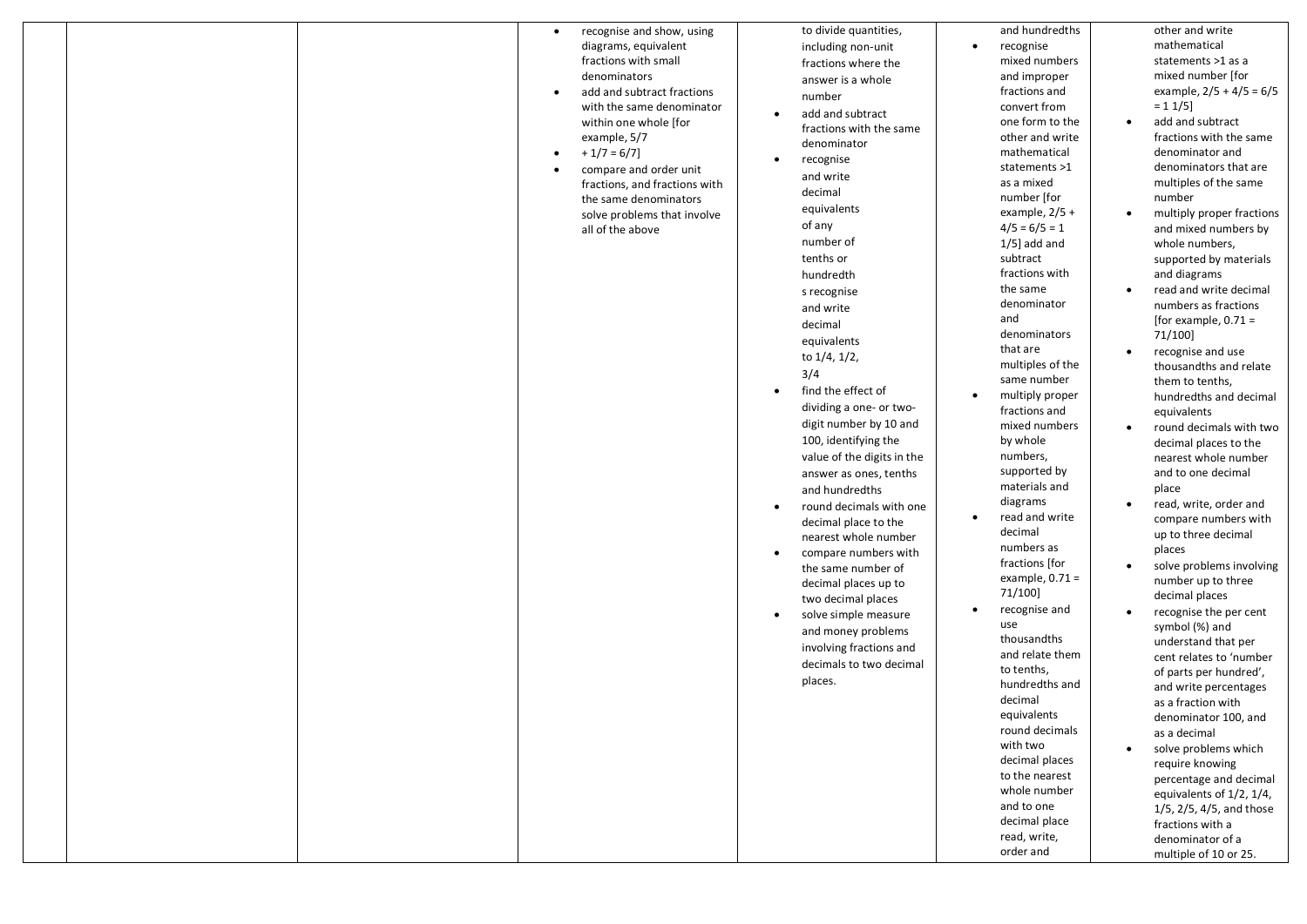|                 |                                                                                                                                                                                                                                                                                                                                                                                                                                                                                                                                                                                        |                                                                                                                                                                                                                                                                                                                                                                                                                                                                                                                                                     |                                                                                                                                                                                                                                                                                                                                                                                                                                                                                     |                                                                                                                                                                                                                                                                                                                                                                                                                                                                | compare<br>numbers with<br>up to three<br>decimal places<br>solve problems<br>involving<br>number up to<br>three decimal<br>places<br>recognise the<br>$\bullet$<br>per cent symbol<br>(%) and<br>understand<br>that per cent<br>relates to<br>'number of<br>parts per<br>hundred', and<br>write<br>percentages as<br>a fraction with<br>denominator<br>$100$ , and as a<br>decimal<br>solve problems<br>$\bullet$<br>which require<br>knowing<br>percentage and<br>decimal<br>equivalents of<br>1/2, 1/4, 1/5,<br>$2/5, 4/5,$ and<br>those fractions<br>with a<br>denominator of<br>a multiple of 10<br>or 25 |                                                                                                                                                                                                                                                                                                                                                                                                      |
|-----------------|----------------------------------------------------------------------------------------------------------------------------------------------------------------------------------------------------------------------------------------------------------------------------------------------------------------------------------------------------------------------------------------------------------------------------------------------------------------------------------------------------------------------------------------------------------------------------------------|-----------------------------------------------------------------------------------------------------------------------------------------------------------------------------------------------------------------------------------------------------------------------------------------------------------------------------------------------------------------------------------------------------------------------------------------------------------------------------------------------------------------------------------------------------|-------------------------------------------------------------------------------------------------------------------------------------------------------------------------------------------------------------------------------------------------------------------------------------------------------------------------------------------------------------------------------------------------------------------------------------------------------------------------------------|----------------------------------------------------------------------------------------------------------------------------------------------------------------------------------------------------------------------------------------------------------------------------------------------------------------------------------------------------------------------------------------------------------------------------------------------------------------|----------------------------------------------------------------------------------------------------------------------------------------------------------------------------------------------------------------------------------------------------------------------------------------------------------------------------------------------------------------------------------------------------------------------------------------------------------------------------------------------------------------------------------------------------------------------------------------------------------------|------------------------------------------------------------------------------------------------------------------------------------------------------------------------------------------------------------------------------------------------------------------------------------------------------------------------------------------------------------------------------------------------------|
| ement<br>Measur | Compare, describe and solve<br>$\bullet$<br>practical problems for:<br>lengths and heights [for<br>$\bullet$<br>long/short,<br>example,<br>longer/shorter,<br>tall/short,<br>double/half]<br>mass/weight<br>[for<br>example,<br>heavy/light,<br>heavier than,<br>lighter than]<br>capacity and volume [for<br>$\bullet$<br>example, full/empty, more<br>than, less than, half, half full,<br>quarter]<br>time [for example, quicker,<br>$\bullet$<br>slower, earlier, later]<br>measure and begin to record<br>$\bullet$<br>the following: lengths and<br>mass/<br>weight;<br>heights; | choose and use appropriate<br>standard units to estimate<br>and measure length/ height<br>in any direction (m/cm);<br>mass (kg/g); temperature<br>(°C); capacity (litres/ml) to<br>the nearest appropriate unit,<br>using<br>rulers,<br>scales,<br>thermometers<br>and<br>measuring vessels<br>compare and order lengths,<br>$\bullet$<br>mass, volume/capacity and<br>record the results using<br>$> x <$ and $=$<br>$\bullet$<br>recognise and use symbols<br>for pounds $(E)$ and pence $(p)$ ;<br>combine amounts to make a<br>particular value | measure, compare, add<br>$\bullet$<br>and subtract: lengths<br>$(m/cm/mm)$ ; mass $(kg/g)$ ;<br>volume/capacity (I/ml)<br>measure the perimeter of<br>simple 2D shapes<br>add and subtract amounts of<br>٠<br>money to give change, using<br>both £ and p in practical<br>contexts<br>tell and write the time from<br>$\bullet$<br>an analogue clock, including<br>using Roman numerals from<br>I to XII, and 12-hour and 24-<br>hour clocks<br>estimate and read time<br>$\bullet$ | convert between<br>$\bullet$<br>different units of<br>measure [for example,<br>kilometre to metre;<br>hour to minute]<br>measure and calculate<br>$\bullet$<br>the perimeter of a<br>rectilinear figure<br>(including squares) in<br>centimetres and metres<br>find the area of<br>$\bullet$<br>rectilinear shapes by<br>counting squares<br>estimate, compare and<br>$\bullet$<br>calculate different<br>measures, including<br>money in pounds and<br>pence. | convert<br>between<br>different units<br>of metric<br>measure (for<br>example,<br>kilometre and<br>metre;<br>centimetre and<br>metre;<br>centimetre and<br>millimetre;<br>gram and<br>kilogram; litre<br>and millilitre)<br>understand and<br>use<br>approximate                                                                                                                                                                                                                                                                                                                                               | convert between<br>different units of metric<br>measure (for example,<br>kilometre and metre;<br>centimetre and metre;<br>centimetre and<br>millimetre; gram and<br>kilogram; litre and<br>millilitre)<br>understand and use<br>approximate<br>equivalences between<br>metric units and<br>common imperial units<br>such as inches, pounds<br>and pints<br>measure and calculate<br>the perimeter of |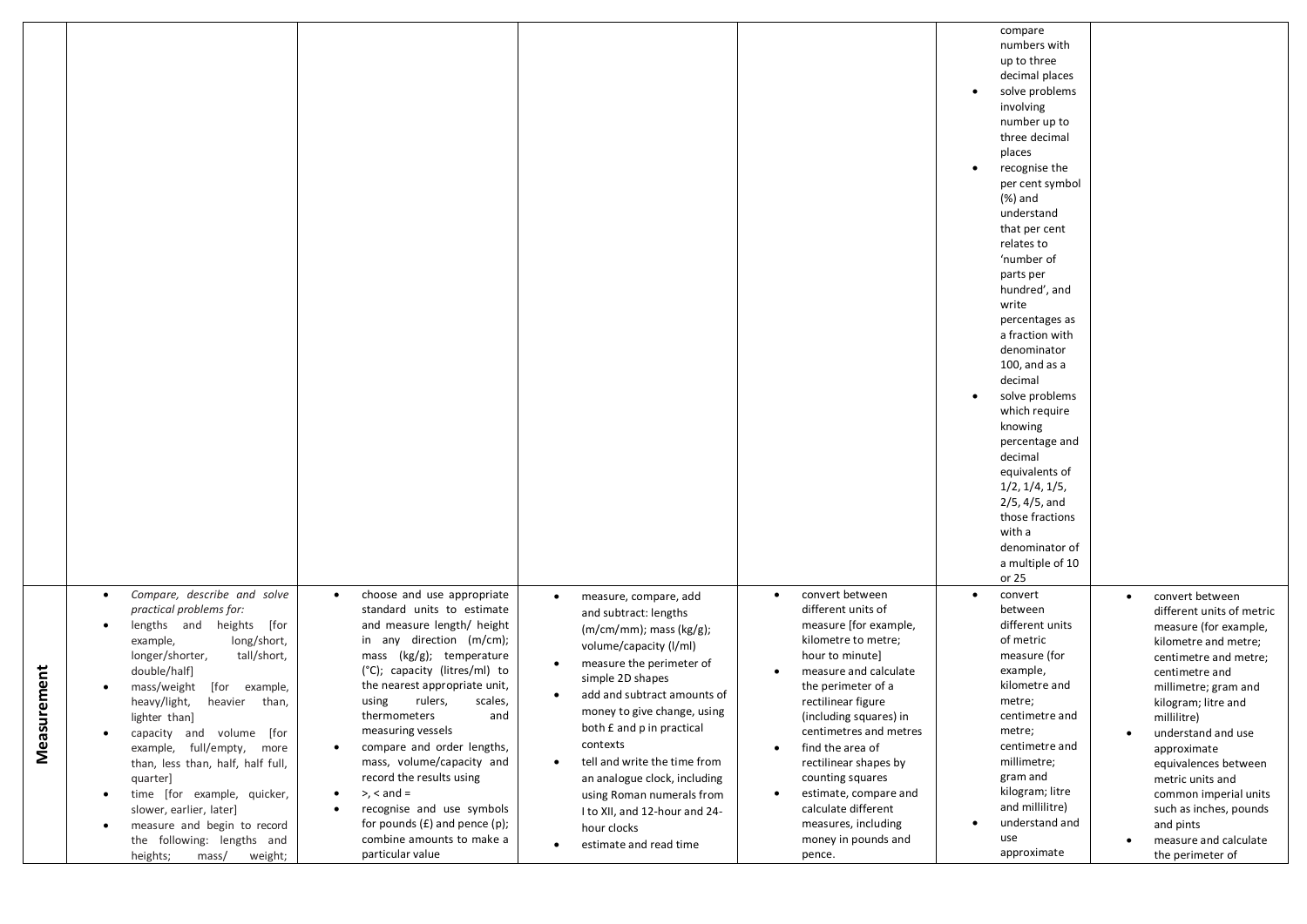| capacity and volume; time<br>(hours, minutes, seconds)<br>recognise and know the value<br>of different denominations of<br>coins and notes<br>sequence<br>events<br>in<br>using<br>chronological<br>order<br>language [for example, before<br>and after, next, first, today,<br>yesterday, tomorrow, morning,<br>afternoon and evening]<br>recognise and use language<br>$\bullet$<br>relating to dates, including days<br>of the week, weeks, months<br>and years<br>tell the time to the hour and<br>half past the hour and draw the<br>hands on a clock face to show<br>these times | find different combinations<br>$\bullet$<br>of coins that equal the same<br>amounts of money<br>solve simple problems in a<br>$\bullet$<br>practical context involving<br>addition and subtraction of<br>money of the same unit,<br>including giving change<br>compare and sequence<br>$\bullet$<br>intervals of time<br>tell and write the time to five<br>$\bullet$<br>minutes, including quarter<br>past/to the hour and draw<br>the hands on a clock face to<br>show these times<br>know the number of minutes<br>$\bullet$<br>in an hour and the number of<br>hours in a day. | with increasing<br>accuracy to the nearest<br>minute; record and<br>compare time in terms<br>of seconds, minutes<br>and hours; use<br>vocabulary such as<br>o'clock, a.m./p.m.,<br>morning, afternoon,<br>noon and midnight<br>know the number of<br>$\bullet$<br>seconds in a minute and<br>the number of days in<br>each month, year and leap<br>year<br>compare durations of<br>$\bullet$<br>events [for example to<br>calculate the time taken<br>by particular events or<br>tasks]. | equivalences<br>between metric<br>units and<br>common<br>imperial units<br>such as inches,<br>pounds and<br>pints<br>measure and<br>$\bullet$<br>calculate the<br>perimeter of<br>composite<br>rectilinear<br>shapes in<br>centimetres<br>and metres<br>calculate and<br>compare the<br>area of<br>rectangles<br>(including<br>squares), and<br>including using<br>standard units,<br>square<br>centimetres<br>$(cm2)$ and<br>square metres<br>$(m2)$ and<br>estimate the<br>area of<br>irregular shapes<br>estimate<br>volume [for<br>example, using<br>$1 \text{ cm}^3$ blocks to<br>build cuboids<br>(including<br>cubes)] and<br>capacity [for<br>example, using<br>water]<br>solve problems<br>$\bullet$<br>involving | composite rectilinear<br>shapes in centimetres<br>and metres<br>calculate and compare<br>$\bullet$<br>the area of rectangles<br>(including squares), and<br>including using standard<br>units, square<br>centimetres (cm <sup>2</sup> ) and<br>square metres $(m2)$ and<br>estimate the area of<br>irregular shapes<br>estimate volume [for<br>$\bullet$<br>example, using 1 $cm3$<br>blocks to build cuboids<br>(including cubes)] and<br>capacity [for example,<br>using water]<br>solve problems involving<br>$\bullet$<br>converting between<br>units of time<br>use all four operations<br>$\bullet$<br>to solve problems<br>involving measure [for<br>example, length, mass,<br>volume, money] using<br>decimal notation,<br>including scaling |
|----------------------------------------------------------------------------------------------------------------------------------------------------------------------------------------------------------------------------------------------------------------------------------------------------------------------------------------------------------------------------------------------------------------------------------------------------------------------------------------------------------------------------------------------------------------------------------------|------------------------------------------------------------------------------------------------------------------------------------------------------------------------------------------------------------------------------------------------------------------------------------------------------------------------------------------------------------------------------------------------------------------------------------------------------------------------------------------------------------------------------------------------------------------------------------|------------------------------------------------------------------------------------------------------------------------------------------------------------------------------------------------------------------------------------------------------------------------------------------------------------------------------------------------------------------------------------------------------------------------------------------------------------------------------------------|----------------------------------------------------------------------------------------------------------------------------------------------------------------------------------------------------------------------------------------------------------------------------------------------------------------------------------------------------------------------------------------------------------------------------------------------------------------------------------------------------------------------------------------------------------------------------------------------------------------------------------------------------------------------------------------------------------------------------|------------------------------------------------------------------------------------------------------------------------------------------------------------------------------------------------------------------------------------------------------------------------------------------------------------------------------------------------------------------------------------------------------------------------------------------------------------------------------------------------------------------------------------------------------------------------------------------------------------------------------------------------------------------------------------------------------------------------------------------------------|
|                                                                                                                                                                                                                                                                                                                                                                                                                                                                                                                                                                                        |                                                                                                                                                                                                                                                                                                                                                                                                                                                                                                                                                                                    |                                                                                                                                                                                                                                                                                                                                                                                                                                                                                          | converting<br>between units<br>of time<br>use all four<br>$\bullet$<br>operations to<br>solve problems<br>involving<br>measure [for<br>example,<br>length, mass,                                                                                                                                                                                                                                                                                                                                                                                                                                                                                                                                                           |                                                                                                                                                                                                                                                                                                                                                                                                                                                                                                                                                                                                                                                                                                                                                      |
|                                                                                                                                                                                                                                                                                                                                                                                                                                                                                                                                                                                        |                                                                                                                                                                                                                                                                                                                                                                                                                                                                                                                                                                                    |                                                                                                                                                                                                                                                                                                                                                                                                                                                                                          | volume,                                                                                                                                                                                                                                                                                                                                                                                                                                                                                                                                                                                                                                                                                                                    |                                                                                                                                                                                                                                                                                                                                                                                                                                                                                                                                                                                                                                                                                                                                                      |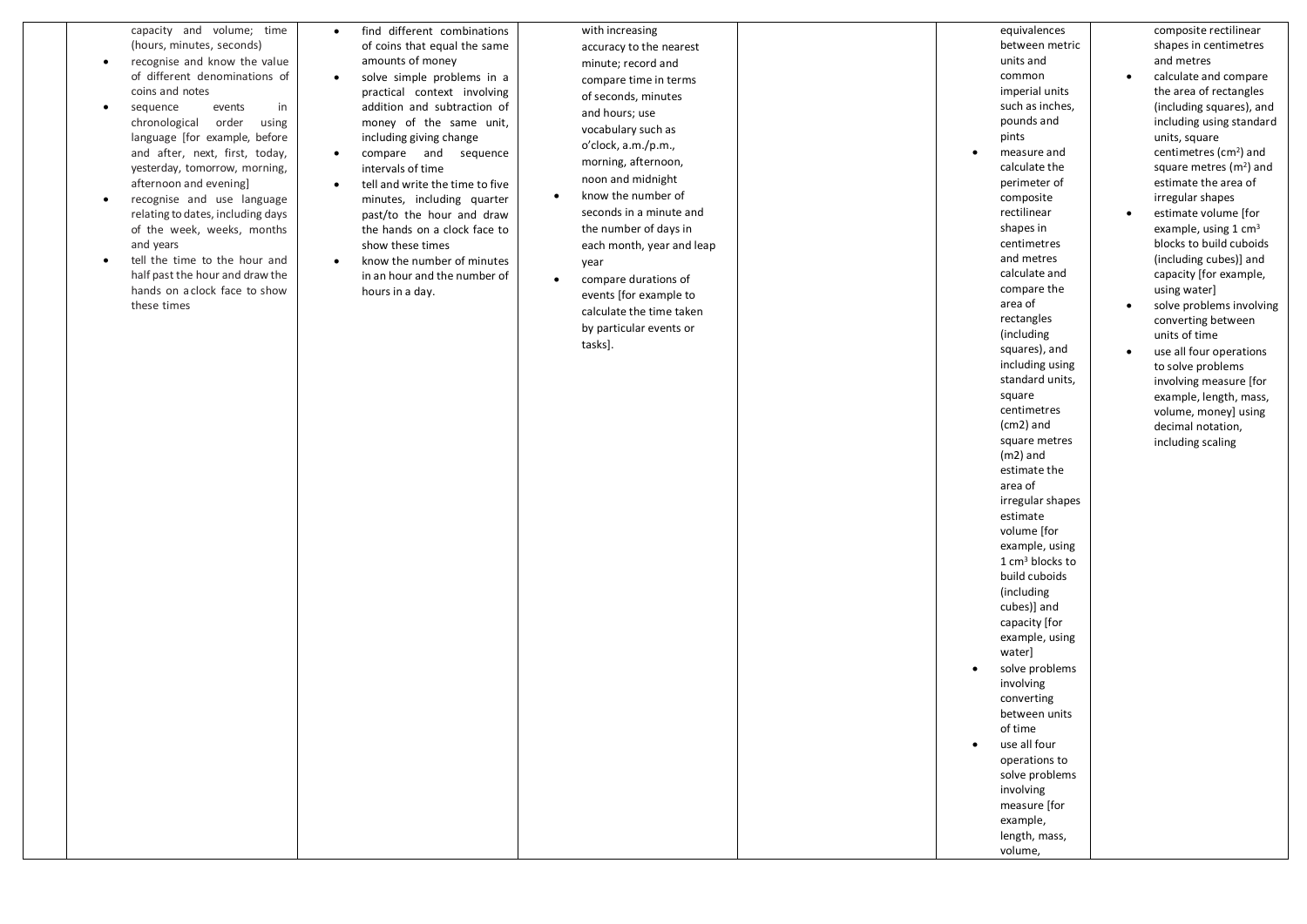|                                |                                                                                                                                                                                                                                                                               |                                                                                                                                                                                                                                                                                                                                                                                                                                                                                      |                                                                                                                                                                                                                                                                                                                                                                                                                                                                                                                                                                                                                  |                                                                                                                                                                                                                                                                                                                                                                                                                                                                          | money] using<br>decimal<br>notation,<br>including<br>scaling.                                                                                                                                                                                                                                                                                                                                                                                                                                                                                                                                                                                                                                                                                                                                     |                                                                                                                                                                                                                                                                                                                                                                                                                                                                                                                                                                                                                                                                                                                                             |
|--------------------------------|-------------------------------------------------------------------------------------------------------------------------------------------------------------------------------------------------------------------------------------------------------------------------------|--------------------------------------------------------------------------------------------------------------------------------------------------------------------------------------------------------------------------------------------------------------------------------------------------------------------------------------------------------------------------------------------------------------------------------------------------------------------------------------|------------------------------------------------------------------------------------------------------------------------------------------------------------------------------------------------------------------------------------------------------------------------------------------------------------------------------------------------------------------------------------------------------------------------------------------------------------------------------------------------------------------------------------------------------------------------------------------------------------------|--------------------------------------------------------------------------------------------------------------------------------------------------------------------------------------------------------------------------------------------------------------------------------------------------------------------------------------------------------------------------------------------------------------------------------------------------------------------------|---------------------------------------------------------------------------------------------------------------------------------------------------------------------------------------------------------------------------------------------------------------------------------------------------------------------------------------------------------------------------------------------------------------------------------------------------------------------------------------------------------------------------------------------------------------------------------------------------------------------------------------------------------------------------------------------------------------------------------------------------------------------------------------------------|---------------------------------------------------------------------------------------------------------------------------------------------------------------------------------------------------------------------------------------------------------------------------------------------------------------------------------------------------------------------------------------------------------------------------------------------------------------------------------------------------------------------------------------------------------------------------------------------------------------------------------------------------------------------------------------------------------------------------------------------|
| Geometry: Properties of Shapes | Recognise and name common<br>$\bullet$<br>2D and 3D shapes, including:<br>2D shapes [for example,<br>$\bullet$<br>rectangles (including squares),<br>circles and triangles]<br>3D<br>shapes [for example,<br>$\bullet$<br>cuboids (including cubes),<br>pyramids and spheres] | identify and describe the<br>$\bullet$<br>properties of 2D shapes,<br>including the number of sides<br>and line symmetry in a<br>vertical line<br>identify and describe the<br>$\bullet$<br>properties of 3D shapes,<br>including the number of<br>edges, vertices and faces<br>identify 2D shapes on the<br>surface of 3D shapes, [for<br>example, a circle on a<br>cylinder and a triangle on a<br>pyramid]<br>compare and sort common<br>2D and 3D shapes and<br>everyday objects | draw 2D shapes and make<br>$\bullet$<br>3D shapes using modelling<br>materials; recognise 3D<br>shapes in different<br>orientations and describe<br>them<br>recognise angles as a<br>$\bullet$<br>property of shape or a<br>description of a turn<br>identify right angles,<br>$\bullet$<br>recognise that two right<br>angles make a half-turn,<br>three make three quarters of<br>a turn and four a complete<br>turn; identify whether angles<br>are greater than or less than<br>a right angle<br>identify horizontal and<br>$\bullet$<br>vertical lines and pairs of<br>perpendicular and parallel<br>lines. | compare and classify<br>$\bullet$<br>geometric shapes,<br>including quadrilaterals<br>and triangles, based on<br>their properties and<br>sizes<br>identify acute and<br>obtuse angles and<br>compare and order<br>angles up to two right<br>angles by size<br>identify lines of<br>$\bullet$<br>symmetry in 2D shapes<br>presented in different<br>orientations<br>complete a simple<br>$\bullet$<br>symmetric figure with<br>respect to a specific line<br>of symmetry. | identify 3D<br>$\bullet$<br>shapes,<br>including cubes<br>and other<br>cuboids, from<br>2D<br>representations<br>use the<br>properties of<br>rectangles to<br>deduce related<br>facts and find<br>missing lengths<br>and angles<br>distinguish<br>between<br>regular and<br>irregular<br>polygons based<br>on reasoning<br>about equal<br>sides and<br>angles.<br>know angles<br>are measured<br>in degrees:<br>estimate and<br>compare acute,<br>obtuse and<br>reflex angles<br>$\bullet$<br>draw given<br>angles, and<br>measure them<br>in degrees (°)<br>identify angles<br>at a point and<br>one whole turn<br>(total $360^\circ$ )<br>identify angles<br>$\bullet$<br>at a point on a<br>straight line<br>and half a turn<br>(total $180^\circ$ )<br>identify other<br>multiples of<br>90o. | identify 3D shapes,<br>$\bullet$<br>including cubes and<br>other cuboids, from 2D<br>representations<br>use the properties of<br>rectangles to deduce<br>related facts and find<br>missing lengths and<br>angles<br>distinguish between<br>regular and irregular<br>polygons based on<br>reasoning about equal<br>sides and angles.<br>know angles are<br>measured in degrees:<br>estimate and compare<br>acute, obtuse and reflex<br>angles<br>draw given angles, and<br>measure them in<br>degrees $(°)$<br>identify angles at a point<br>and one whole turn<br>(total $360^\circ$ )<br>identify angles at a point<br>$\bullet$<br>on a straight line and<br>half a turn (total 180°)<br>identify other multiples<br>$\bullet$<br>of 90°. |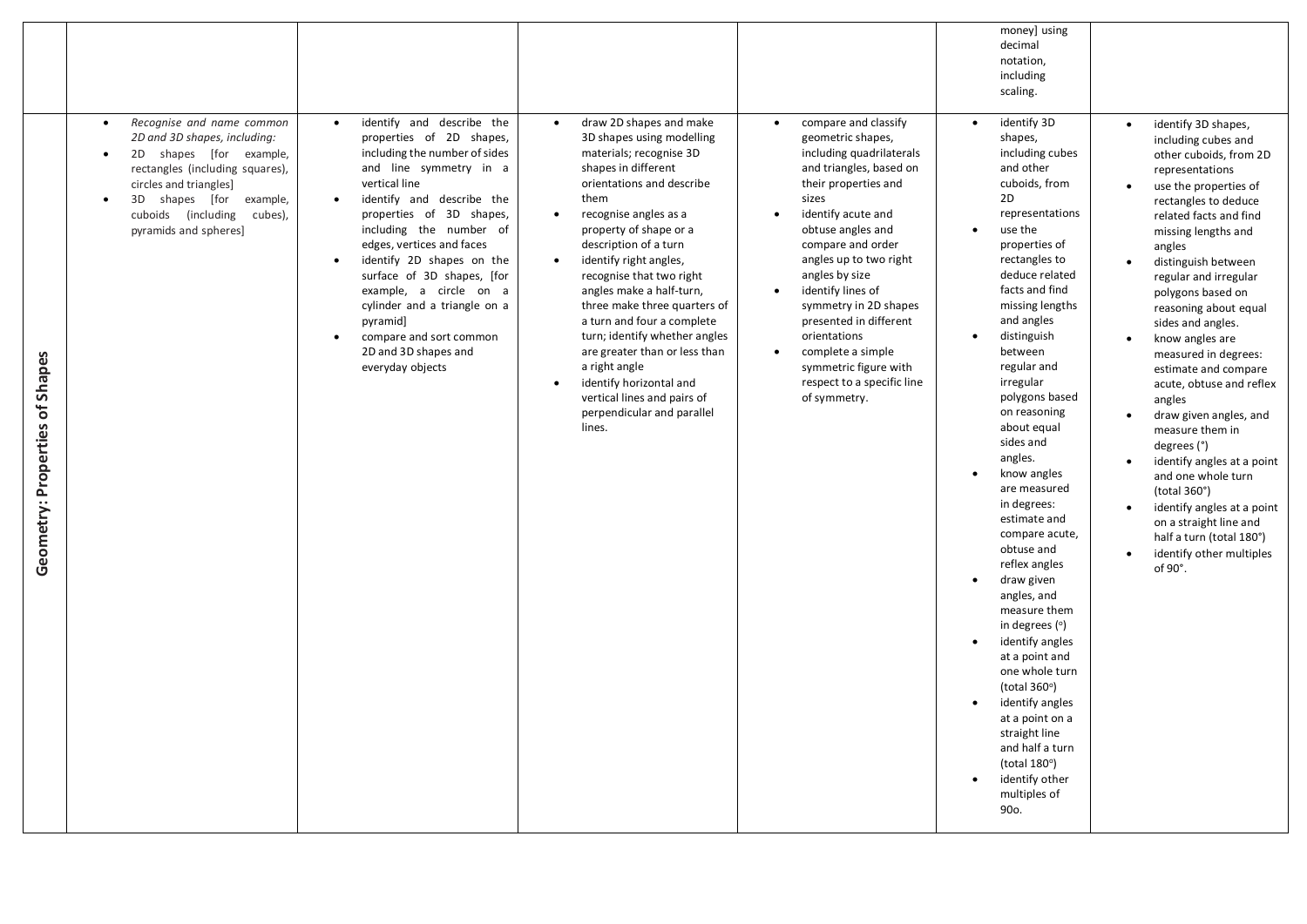| ೲ<br>Geometry: Position              | describe position, direction<br>$\bullet$<br>and<br>movement, including<br>whole, half, quarter and three-<br>quarter turns.<br>Direction | order<br>and<br>arrange<br>of<br>combinations<br>mathematical<br>objects in<br>patterns and sequences<br>use mathematical vocabulary<br>describe<br>position,<br>to<br>direction and movement,<br>including movement in a<br>line<br>straight<br>and<br>distinguishing<br>between<br>rotation as a turn and in<br>terms of right angles for<br>quarter, half and three-<br>quarter turns (clockwise and<br>anti-clockwise). | describe positions on a 2D<br>$\bullet$<br>grid as coordinates in the<br>first quadrant<br>describe movements<br>between positions as<br>translations of a given unit<br>to the left/right and<br>up/down<br>plot specified points and<br>draw sides to complete a<br>given polygon.<br>complete a simple<br>symmetric figure with<br>respect to a specific line of<br>symmetry | describe positions on a<br>$\bullet$<br>2D grid as coordinates in<br>the first quadrant<br>describe movements<br>$\bullet$<br>between positions as<br>translations of a given<br>unit to the left/right and<br>up/down<br>plot specified points and<br>$\bullet$<br>draw sides to complete<br>a given polygon.         | identify,<br>$\bullet$<br>describe and<br>represent the<br>position of a<br>shape following<br>a reflection or<br>translation,<br>using the<br>appropriate<br>language, and<br>know that the<br>shape has not<br>changed.            | identify, describe and<br>$\bullet$<br>represent the position of<br>a shape following a<br>reflection or translation,<br>using the appropriate<br>language, and know that<br>the shape has not<br>changed.                                                                                                                                                                                                                                                                                                                                                                             |
|--------------------------------------|-------------------------------------------------------------------------------------------------------------------------------------------|-----------------------------------------------------------------------------------------------------------------------------------------------------------------------------------------------------------------------------------------------------------------------------------------------------------------------------------------------------------------------------------------------------------------------------|---------------------------------------------------------------------------------------------------------------------------------------------------------------------------------------------------------------------------------------------------------------------------------------------------------------------------------------------------------------------------------|------------------------------------------------------------------------------------------------------------------------------------------------------------------------------------------------------------------------------------------------------------------------------------------------------------------------|--------------------------------------------------------------------------------------------------------------------------------------------------------------------------------------------------------------------------------------|----------------------------------------------------------------------------------------------------------------------------------------------------------------------------------------------------------------------------------------------------------------------------------------------------------------------------------------------------------------------------------------------------------------------------------------------------------------------------------------------------------------------------------------------------------------------------------------|
| <b>Statistics</b>                    |                                                                                                                                           | interpret and<br>construct<br>$\bullet$<br>simple pictograms,<br>tally<br>charts, block diagrams and<br>simple tables<br>ask and answer simple<br>questions by counting the<br>number of objects in each<br>category and sorting the<br>categories by quantity<br>ask and answer questions<br>totalling<br>about<br>and<br>comparing categorical data.                                                                      | interpret and present data<br>$\bullet$<br>using bar charts, pictograms<br>and tables<br>solve one-step and two-step<br>$\bullet$<br>questions [for example,<br>'How many more?' and 'How<br>many fewer?'] using<br>information presented in<br>scaled bar charts and<br>pictograms and tables.                                                                                 | interpret and present<br>$\bullet$<br>discrete and continuous<br>data using appropriate<br>graphical methods,<br>including bar charts and<br>time graphs.<br>solve comparison, sum<br>$\bullet$<br>and difference problems<br>using information<br>presented in bar charts,<br>pictograms, tables and<br>other graphs. | solve<br>$\bullet$<br>comparison,<br>sum and<br>difference<br>problems using<br>information<br>presented in a<br>line graph<br>complete, read<br>$\bullet$<br>and interpret<br>information in<br>tables,<br>including<br>timetables. | solve comparison, sum<br>$\bullet$<br>and difference problems<br>using information<br>presented in a line graph<br>complete, read and<br>interpret information in<br>tables, including<br>timetables.                                                                                                                                                                                                                                                                                                                                                                                  |
| proportion<br>and<br>$\circ$<br>Rati |                                                                                                                                           |                                                                                                                                                                                                                                                                                                                                                                                                                             |                                                                                                                                                                                                                                                                                                                                                                                 |                                                                                                                                                                                                                                                                                                                        |                                                                                                                                                                                                                                      | solve problems involving<br>the relative sizes of two<br>quantities where<br>missing values can be<br>found by using integer<br>multiplication and<br>division facts<br>solve problems involving<br>the calculation of<br>percentages [for<br>example, of measures,<br>and such as $15\%$ of 360]<br>and the use of<br>percentages for<br>comparison<br>solve problems involving<br>$\bullet$<br>similar shapes where<br>the scale factor is known<br>or can be found<br>solve problems involving<br>unequal sharing and<br>grouping using<br>knowledge of fractions<br>and multiples. |